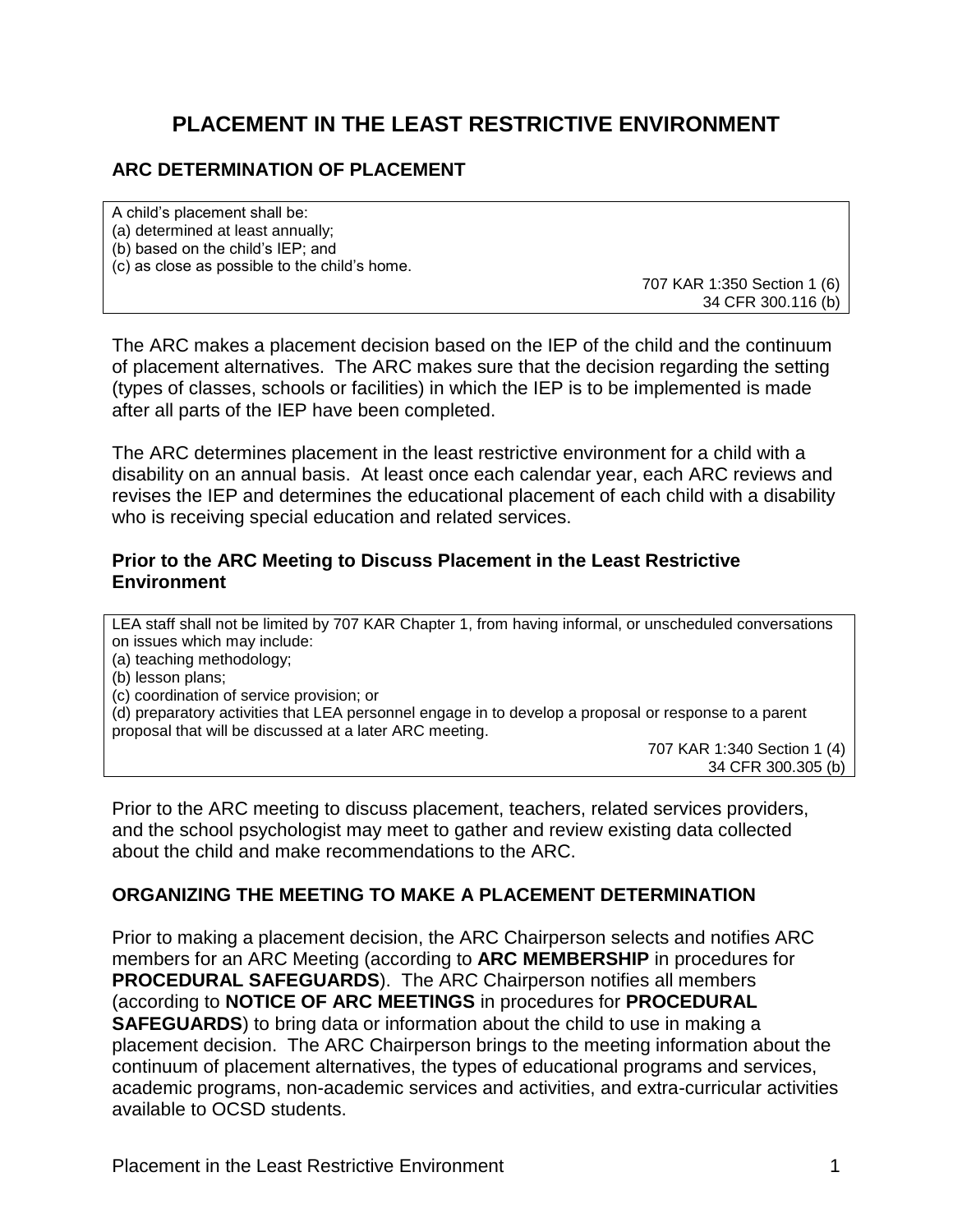A member of the ARC may be excused from attending the meeting according to procedures for **Excusal From ARC Meetings** in **PROCEDURAL SAFEGUARDS**.

The ARC Chairperson is responsible for making sure that the ARC decisions are documented on the Conference Summary and IEP, as appropriate.

### **Making a Placement Decision**

#### Current and Complete IEP

In determining the educational placement of a child with a disability, the LEA shall ensure that the placement decision is made by the ARC in conformity with the least restrictive environment provisions. 707 KAR 1:350 Section 1 (5) 34 CFR 300.116 (a) (2)

Step 1: The ARC reviews the IEP to ensure the IEP is current.

#### Continuum of Placement Alternatives

A LEA shall ensure that a continuum of alternative placements is available to meet the needs of children with disabilities for special education and related services. The continuum shall include the alternative placements of instruction in:

(a) regular classes;

(b) special classes;

(c) special schools;

(d) home instruction; and

(e) hospitals and institutions.

707 KAR 1:350 Section 1 (2-3) 34 CFR 300.115 (a), (b) (1)

The LEA shall make provision for supplementary services to be provided in conjunction with regular class placement.

> 707 KAR 1:350 Section 1 (4) 34 CFR 300.115 (b) (2)

#### Selecting a Placement Alternative

Each time the ARC makes a placement decision, the ARC first considers full-time placement in general classes in the school the child would attend if not disabled. If at any time in the process the ARC determines a placement is not appropriate, the ARC selects a different alternative and repeats the placement decision-making process.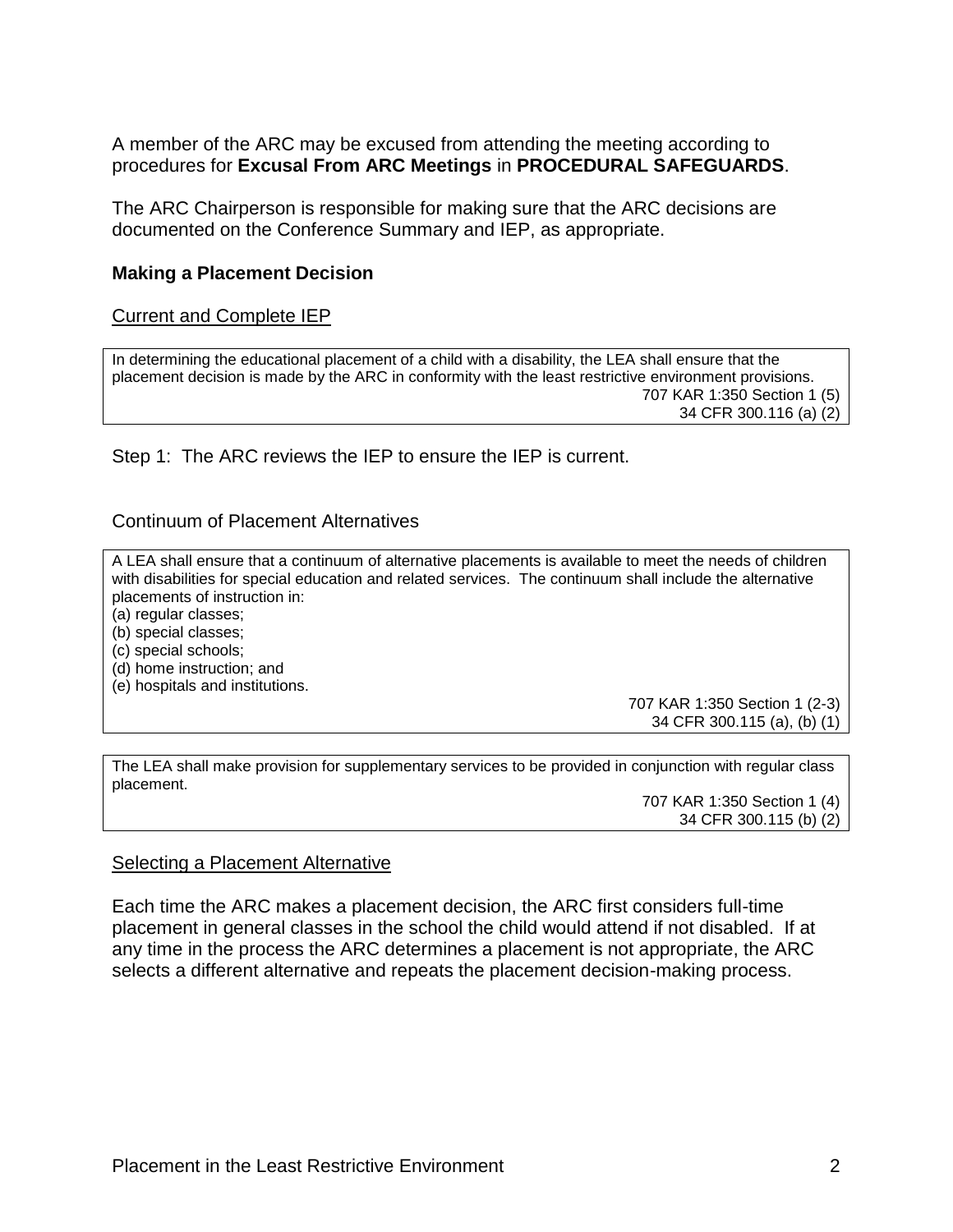The ARC makes placement decisions based on each child's individual abilities and needs, and not solely on factors such as:

- 1. the category of disability of the child;
- 2. availability of special education and related services;
- 3. configuration of the service delivery system;
- 4. availability of space; or
- 5. administrative convenience.

| <b>Placement Option</b>             | <b>Description of Placement</b>                    |
|-------------------------------------|----------------------------------------------------|
| <b>Full time General Education</b>  | Participation <i>only</i> in the general education |
|                                     | classroom/environment. This may include            |
|                                     | general education with supplementary aids          |
|                                     | and services, and/or general education with        |
|                                     | specially designed instruction, which may          |
|                                     | include collaboration.                             |
| Part time General Part time Special | Participation in <b>both</b> general and special   |
| Education                           | education classroom/environments. This is for      |
|                                     | any time the student is pulled out of general      |
|                                     | education, regardless of the amount of time.       |
| <b>Full time Special Education</b>  | Participation <i>only</i> in the special education |
|                                     | classroom. This includes a school                  |
|                                     | environment where the student participates         |
|                                     | only with students with disabilities.              |

The continuum of services may extend beyond the geographic boundaries of the Owen County School District (hereinafter called OCSD).

Step 2: The ARC uses the current IEP, referral and student performance information, evaluation information, progress data, and the transition plan, as appropriate, to determine if all components of the IEP can be implemented in the proposed placement.

If the IEP can be implemented in the proposed placement, the placement alternative is appropriate.

If the IEP cannot be implemented in the proposed placement, the ARC decides what modifications can be made to the placement alternative to implement the IEP (see procedures for Modifications to the General Education Environment in **PLACEMENT IN THE LEAST RESTRICTIVE ENVIRONMENT**).

If modifications cannot be made, the ARC selects another placement alternative and repeats the steps.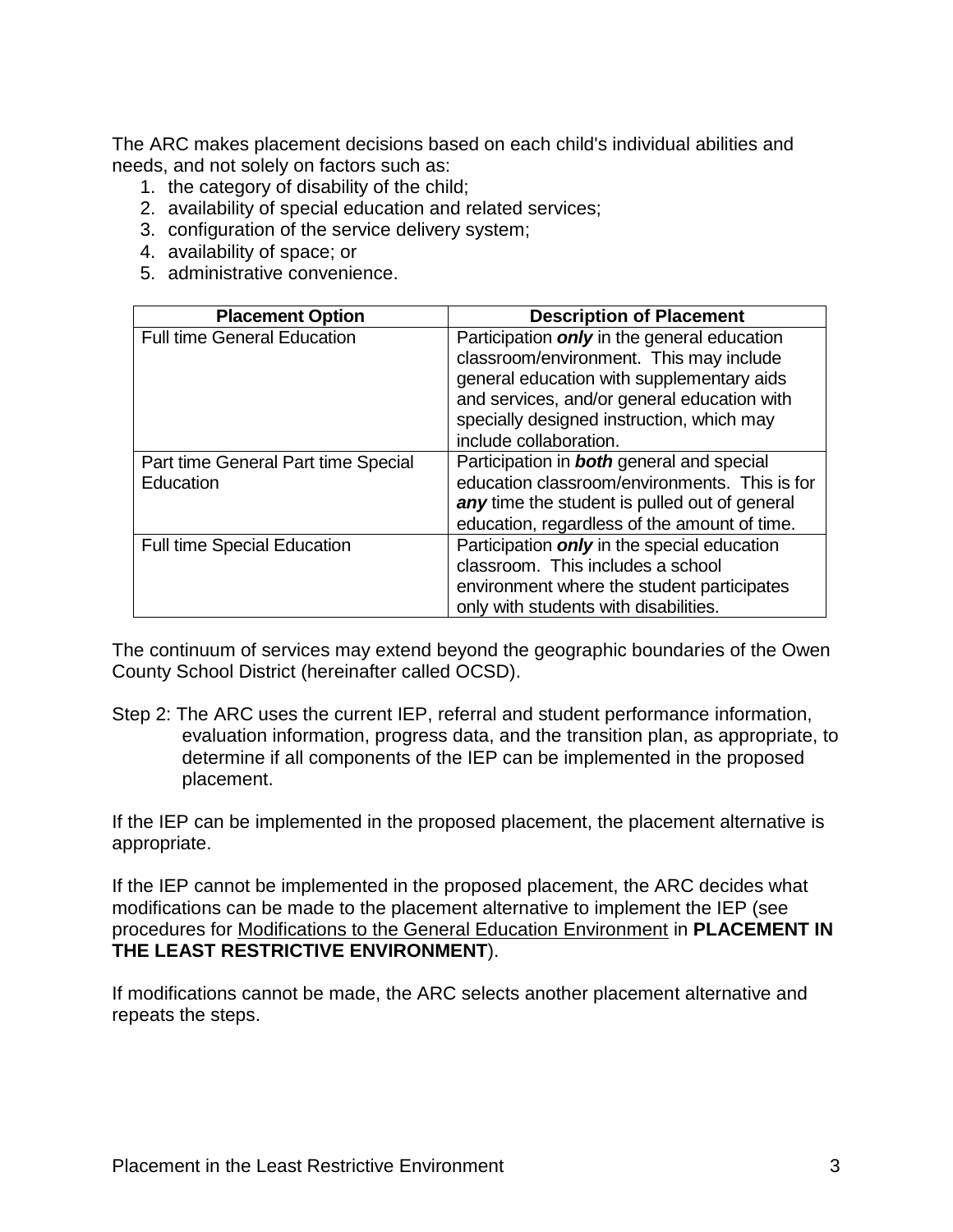# Harmful Effects

In selecting the least restrictive environment, consideration shall be given to any potential harmful effects on the child or on the quality of services that he needs.

707 KAR 1:350 Section 1 (8) 34 CFR 300.116 (d)

Step 3: The ARC uses data collected over a period of time, including written results of previous interventions, teacher observations, evaluation information, IEP present level of performance, environmental influences, progress data, social competence, and medical evaluation information to identify:

- a. factors in the placement alternative which may keep the child from making progress in the general curriculum;
- b. behaviors which may significantly interfere with other children making progress in the general curriculum;
- c. factors in the placement alternative which may have a harmful effect on the child; and
- d. other factors in the placement alternative that may adversely affect the quality of services needed by the child.

The ARC determines what modifications are necessary to address the harmful effects issues in the placement alternative (see procedures for Modifications to the General Education Environment in **PLACEMENT IN THE LEAST RESTRICTIVE ENVIRONMENT**).

If modifications cannot be made, the ARC selects another placement alternative and repeats the steps.

# Consideration of School the Child would attend if not Disabled

Unless the IEP of a child with a disability requires some other arrangement, the child shall be educated in the school that he would attend if nondisabled.

707 KAR 1:350 Section 1 (7) 34 CFR 300.116 (c)

Step 4: The ARC selects the school the child would attend if not disabled as the place or facility the student will attend school. If the IEP cannot be implemented in that school or facility, the ARC selects a similar level school or location that has the placement alternative selected.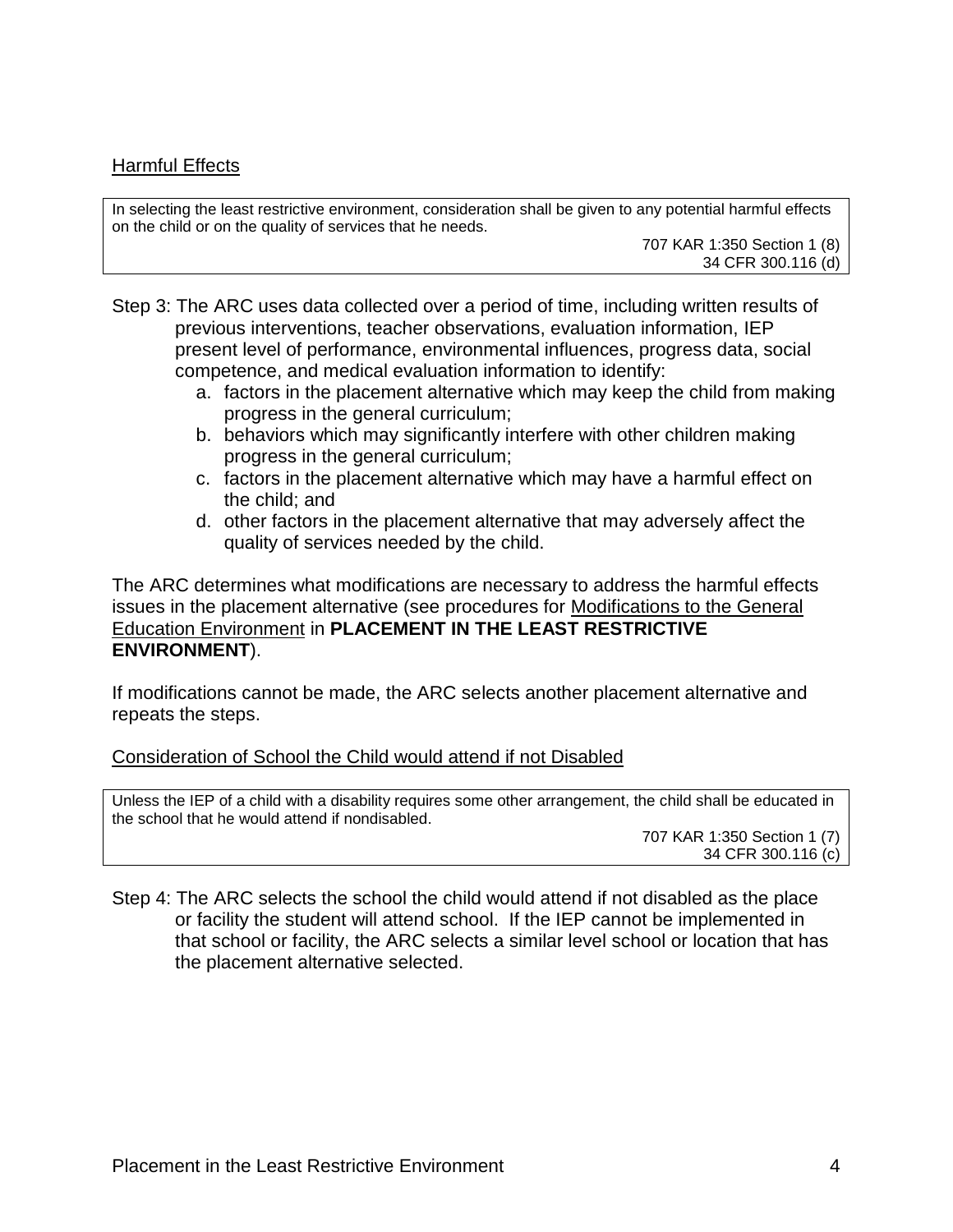### Participation in Academic, Nonacademic, and Extracurricular Activities with Children Who Are Not Disabled

An LEA shall ensure that to the maximum extent appropriate, children with disabilities, including children placed by the LEA in public or private institutions or other care facilities are educated with children who are nondisabled. The LEA shall ensure that special classes, separate schooling or other removal of children with disabilities from the regular educational environment occurs only if education in the regular education environment with the use of supplementary aids and services cannot be satisfactorily achieved due to the nature or severity of the disability.

> 707 KAR 1:350 Section 1 (1) 34 CFR 300.117

A LEA shall ensure that all children with disabilities have available to them the variety of educational programs, services and curriculum as described in the Kentucky Program of Studies, 704 KAR 3:303, that is available to children without disabilities. These educational services may include art, music, industrial arts, consumer and family science education, career and technical education, and other educational services.

707 KAR 1:290 Section 4 34 CFR 300.107 (a)

In providing or arranging for the provision of nonacademic and extracurricular services and activities, a LEA shall ensure that a child with a disability participates with nondisabled children in those services and activities to the maximum extent appropriate to the needs of the child.

> 707 KAR 1:350 Section 1 (10) 34 CFR 300.117

A LEA shall take steps, including the provision of supplementary aids and services as determined appropriate and necessary by the child's ARC, to provide all children with disabilities the nonacademic and extracurricular services and activities which give children with disabilities an equal opportunity for participation in those services and activities. These services and activities may include: counseling services; athletics; transportation; health services; recreational activities; special interest groups or clubs sponsored by the LEA; referrals to agencies that provide assistance to individuals with disabilities, and employment of students, including both employment by the LEA and assistance in making outside employment available.

707 KAR 1:290 Section 5 34 CFR 300.107 (b)

OCSD takes steps to provide children who have disabilities equal opportunities for participation in the academic, nonacademic, and extracurricular programs and activities as are available to children without disabilities. OCSD ensures that all children, including children with disabilities, meet the established criteria and eligibility for participation in academic, nonacademic, and extracurricular activities.

Step 5: The ARC discusses the child's participation in academic, nonacademic and extracurricular activities and determines what supplementary aids and services are to be provided for the child to participate with children who are not disabled.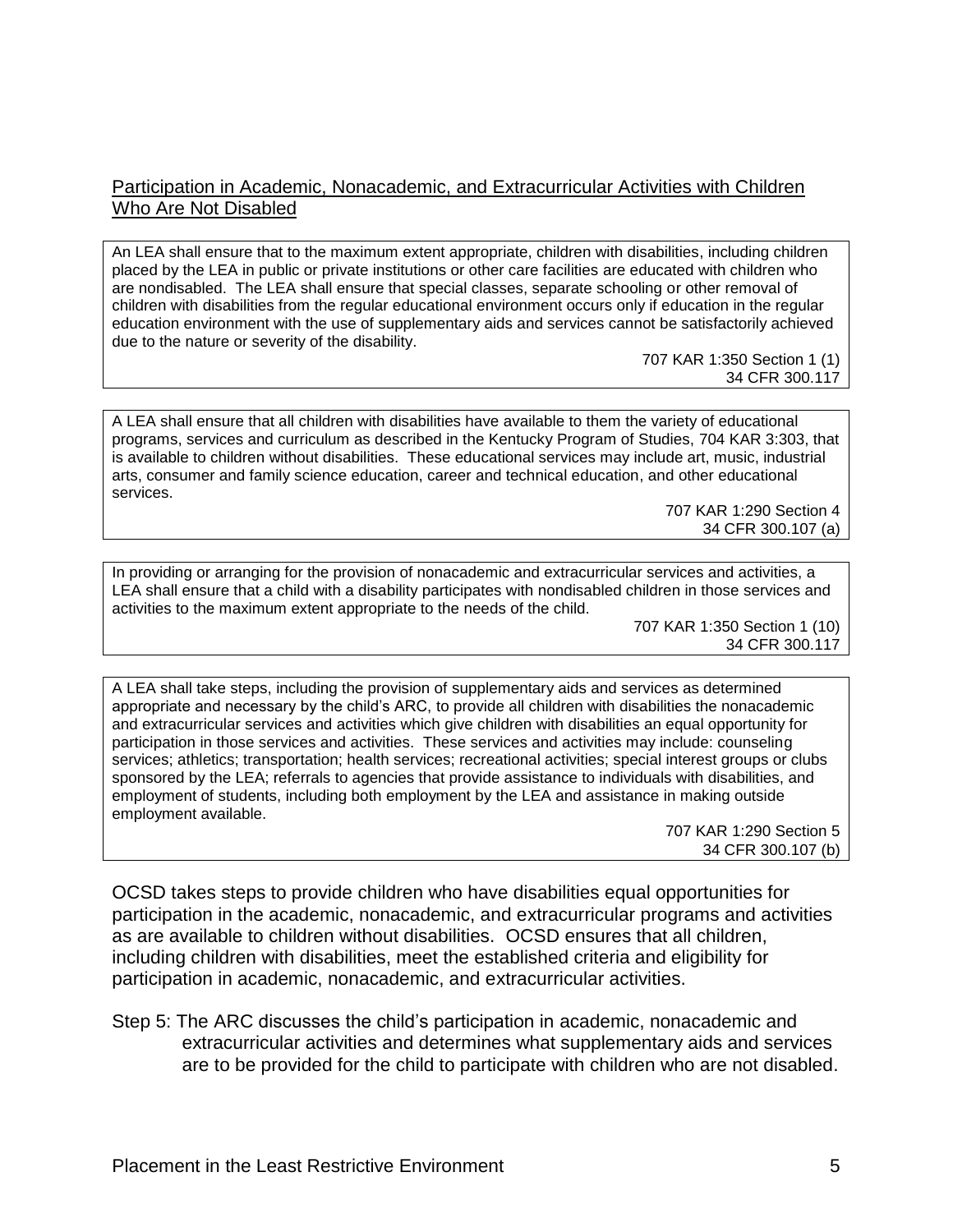The ARC specifies any conditions, modifications, or adaptations for participation in the general programs and activities with children who are not disabled according to Modifications to the General Education Environment in procedures for **PLACEMENT IN THE LEAST RESTRICTIVE ENVIRONMENT**.

If modifications cannot be made, the ARC selects another placement alternative and repeats the steps.

# Modifications to the General Education Environment

A child with a disability shall not be removed from education in age-appropriate regular classrooms solely because of needed modifications in the general curriculum.

707 KAR 1:350 Section 1 (9) 34 CFR 300.116 (e)

For each step, the ARC specifies on the Conference Summary any needed changes in the general education environment to implement the IEP. Changes may include:

- 1. changing the physical environment (e.g., preferential seating, special lighting);
- 2. using supplementary aids and services (e.g., large print books);
- 3. reorganizing staff patterns (e.g., adding a additional adult support, changing teacher assignments);
- 4. implementing different modes of instruction (e.g., cooperative learning, behavioral instruction, modeling);
- 5. modifying the curricula (e.g., learning strategies, social skills); or
- 6. training personnel (e.g., special instruction techniques, positive behavior interventions, strategies, etc.).

# **Placement Completed**

When all components of the IEP are complete, and the placement decision is made, the ARC Chairperson gives a copy of the IEP and the Conference Summary to the parent. The originals of the IEP and Conference Summary are filed in the records of the child.

If the parent does not attend the ARC meeting to develop the initial IEP, the ARC Chairperson sends a copy of the IEP, Conference Summary, and Consent for Special Education and Related Services forms to the parents. OCSD does not implement the IEP until the signed Consent for Special Education and Related Services is received.

If the parent does not attend an ARC meeting to review or revise the IEP, the ARC Chairperson sends a copy of the IEP and Conference Summary to the parents, and services begin as indicated on the revised IEP.

# **ARC PLACEMENT OF A CHILD IN ANOTHER PUBLIC SCHOOL, PRIVATE SCHOOL, OR FACILITY**

An LEA shall be responsible for ensuring the rights and protections under 707 KAR Chapter 1 are given to children with disabilities referred to or placed in private schools and facilities by that LEA. 707 KAR 1:290 Section 1 (2)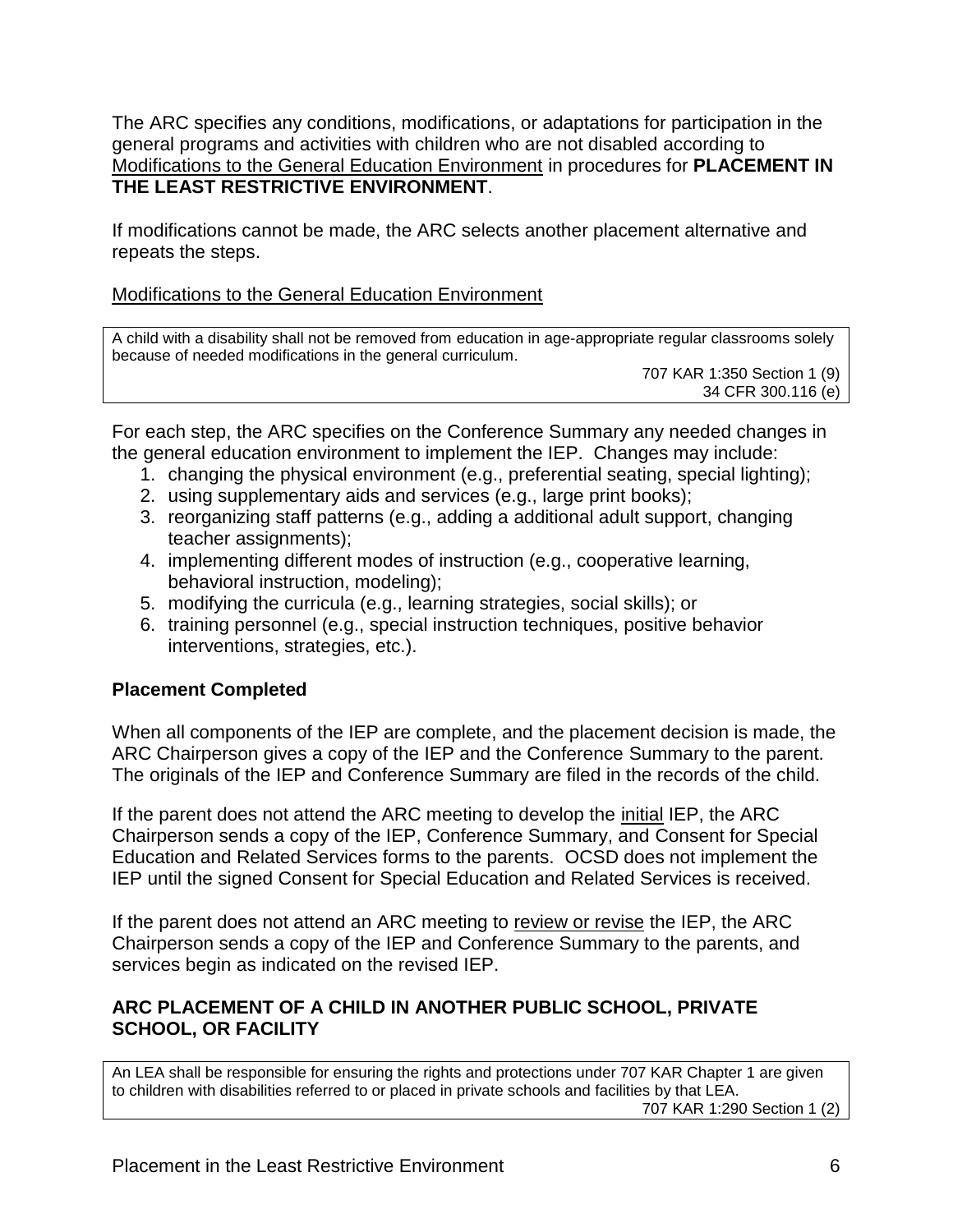If the decision of the ARC requires a placement in another public school, private school or facility, or a location other than a OCSD school or facility, the ARC Chairperson contacts the DoSE and requests the DoSE attend an ARC meeting for the consideration of placement alternatives.

Prior to the ARC meeting, the DoSE contacts programs that provide the type of services specified on the IEP. The DoSE inquires regarding:

- 1. the possible referral of the child to the program; and
- 2. the agency's or organization's willingness to provide the services specified by the IEP.

When the DoSE identifies a program that provides the type of services specified on the IEP, the DoSE schedules an ARC meeting to address the referral of the child to the school program.

# **Placement in Private Schools or Facilities**

Prior to a LEA placing a child with a disability in, or referring a child to, a private school or facility, the LEA shall initiate and conduct an ARC meeting to develop an IEP for the child.

707 KAR 1:320 Section 8 (1) 34 CFR 300.325 (a) (1)

The LEA shall ensure that a representative of the private school or facility attends the meeting. If the representative cannot attend, the LEA shall use other methods to ensure participation by the private school or facility, including individual or conference telephone calls.

> 707 KAR 1:320 Section 8 (2) 34 CFR 300.325 (a) (2)

After a child with a disability is placed in a private school or facility, any meetings to review and revise the child's IEP may be initiated and conducted by the private school or facility at the discretion of the LEA. 707 KAR 1:320 Section 8 (3) 34 CFR 300.325 (b)

If a private school or facility initiates the meetings, the LEA shall ensure that the parents and LEA staff are involved in any decision about the child's IEP and agree to any proposed changes in the IEP before those changes are implemented. If a child with a disability is placed by the LEA in a private school or facility, the LEA shall remain responsible for compliance with 707 KAR Chapter 1.

> 707 KAR 1:320 Section 8 (4) 34 CFR 300.325 (b) & (c)

The DoSE invites a representative of the program to participate in the ARC meeting. The representative may participate through attendance at meetings, written communication, individual calls, or conference calls.

The ARC members follow the procedures for **ARC DETERMINATION OF PLACEMENT** in **PLACEMENT IN THE LEAST RESTRICTIVE ENVIRONMENT**.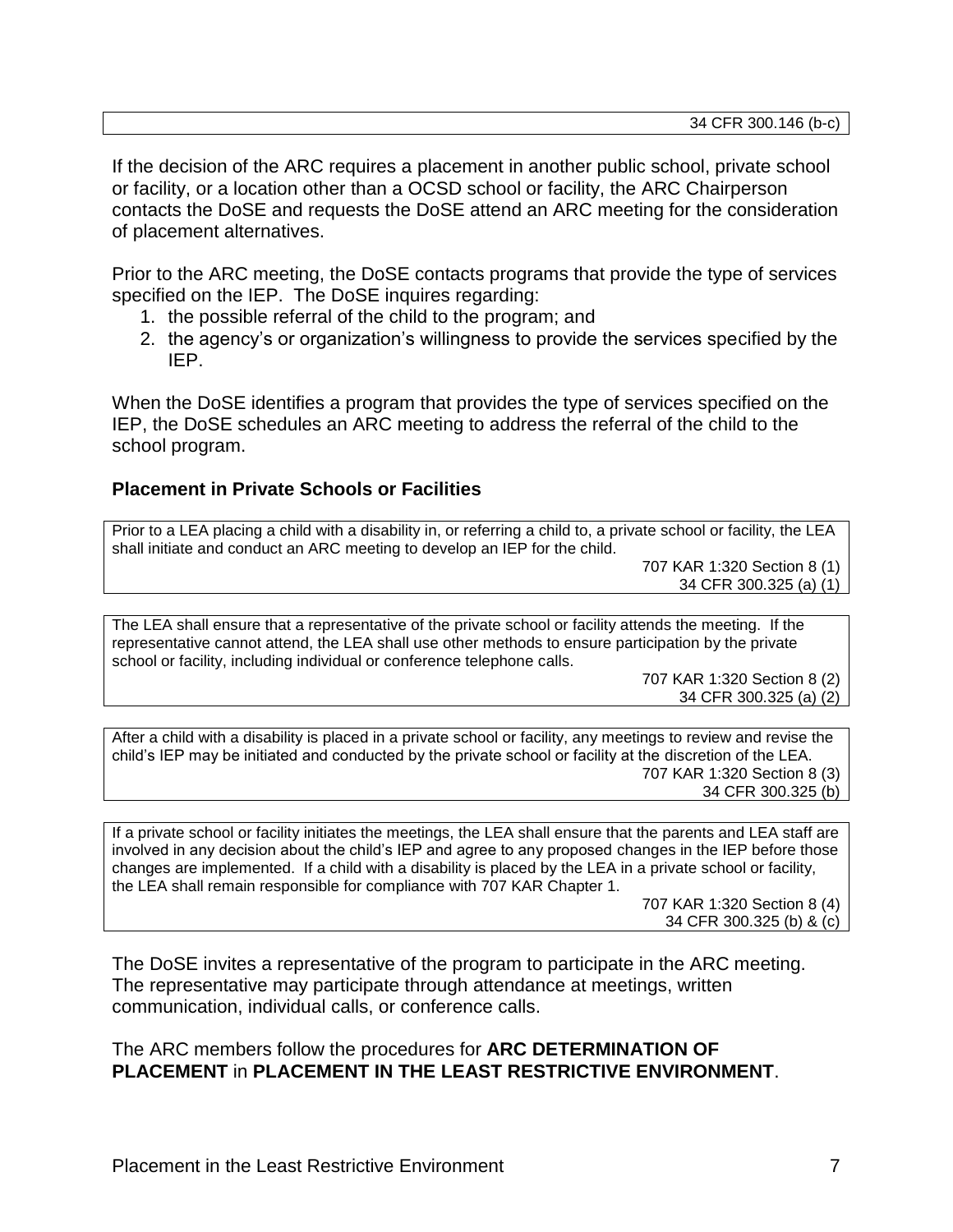If the ARC places a student in another public school, private school, or facility, the DoSE follows procedures for **CONTRACTUAL PROVISIONS FOR STUDENTS PLACED IN ANOTHER PUBLIC SCHOOL, PRIVATE SCHOOL OR FACILITY** in **PLACEMENT IN THE LEAST RESTRICTIVE ENVIRONMENT** to arrange and provide services.

#### **Residential Placement**

If it is determined necessary by an ARC to place a child with a disability for educational purposes in a private residential educational program, the program, including non-medical care and room and board, shall be provided by the LEA that convened the ARC. An LEA may fulfill its responsibility under this section by providing the services directly or by contracting for those services.

707 KAR 1:290 Section 2 34 CFR 300.104

If the ARC determines a private residential educational program is needed to provide the student FAPE, the ARC Chairperson contacts the DoSE and requests that the DoSE attend an ARC meeting for the consideration of placement alternatives.

#### The ARC members follow the procedures for **ARC DETERMINATION OF PLACEMENT** in **PLACEMENT IN THE LEAST RESTRICTIVE ENVIRONMENT**.

If the ARC places a student in another public school, private school, or facility, the DoSE follows procedures for **CONTRACTUAL PROVISIONS FOR STUDENTS PLACED IN ANOTHER PUBLIC SCHOOL, PRIVATE SCHOOL OR FACILITY** in **PLACEMENT IN THE LEAST RESTRICTIVE ENVIRONMENT** to arrange and provide services.

# **Placement at KSB or KSD**

Kentucky School for the Deaf and Kentucky School for the Blind, in conjunction with the child's resident LEA, shall ensure that an IEP is developed and implemented for each child with a disability placed in its school by an ARC.

707 KAR 1:320 Section 1 (2)

The ARC may consider placement of a child with a visual impairment at the Kentucky School for the Blind (KSB) and placement of a child with a hearing impairment at the Kentucky School for the Deaf (KSD).

If the ARC determines placement is needed at KSB or KSD to provide the student FAPE, the ARC Chairperson contacts the DoSE and requests that the DoSE attend an ARC meeting for the consideration of placement alternatives.

The ARC members follow the procedures for **ARC DETERMINATION OF PLACEMENT** in **PLACEMENT IN THE LEAST RESTRICTIVE ENVIRONMENT**.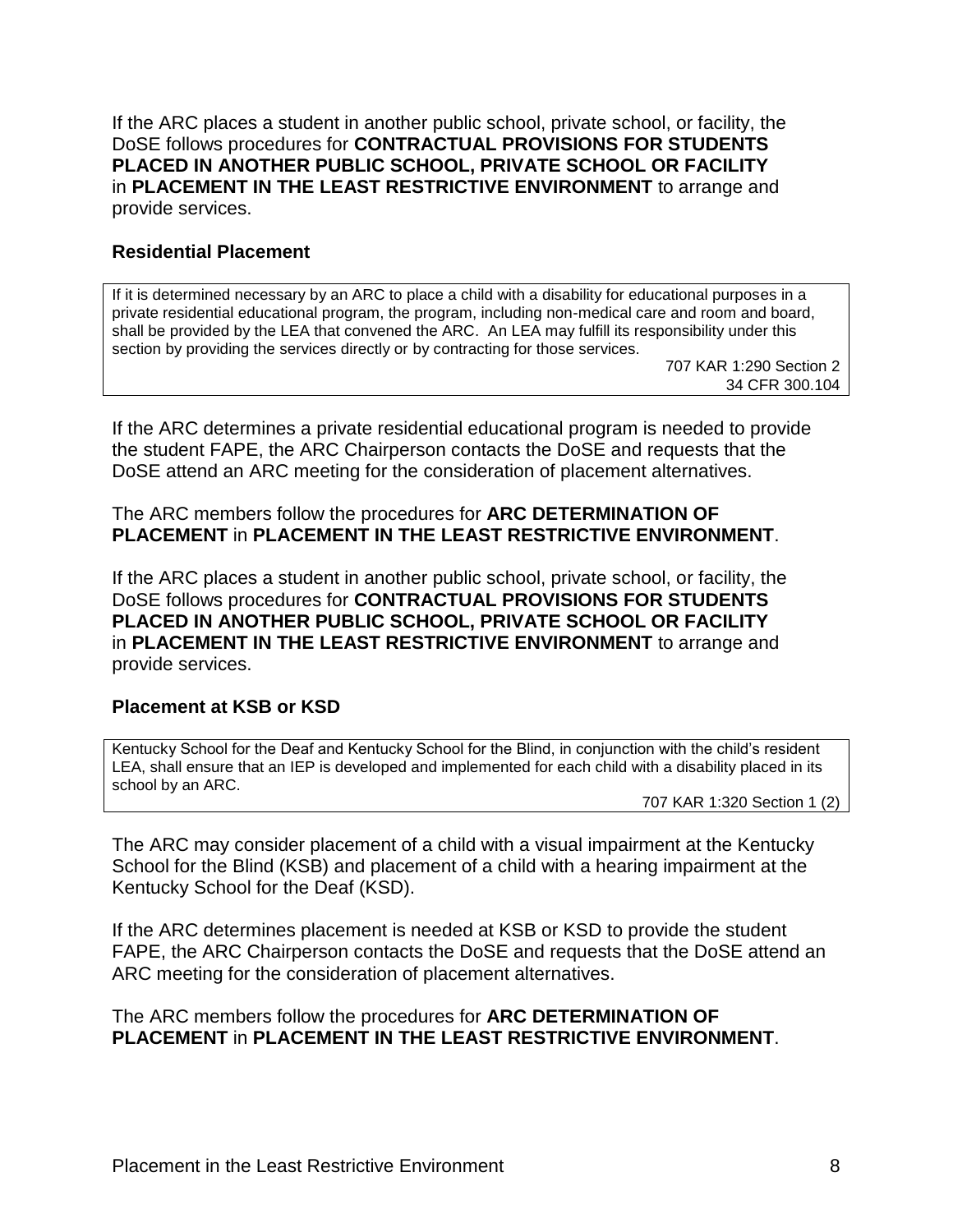If the ARC places a student in another public school, private school, or facility, the DoSE follows procedures for **CONTRACTUAL PROVISIONS FOR STUDENTS PLACED IN ANOTHER PUBLIC SCHOOL, PRIVATE SCHOOL OR FACILITY** in **PLACEMENT IN THE LEAST RESTRICTIVE ENVIRONMENT** to arrange and provide services.

### Transportation to KSB or KSD

If a child of school age is admitted for resident instruction at the Kentucky School for the Deaf (KSD) or the Kentucky School for the Blind (KSB), the district in which the child resides shall provide transportation to and from the school on a regularly scheduled basis, at weekly intervals while the child is enrolled, either by individual district or in cooperation with other school districts on a regional basis. Students who live more than two hundred (200) miles from the school they attend are not required to go home more than twice each month.

KRS 157.280 (4)

Students follow the transportation schedule and participate in the weekend activities for students who remain at school according to policies established by KSD or KSB and approved by the State Board of Education.

If a child of school age is admitted as a day school pupil for instruction at KSB or KSD, the district in which the child resides may provide transportation to and from the school on a daily basis, either by individual district or in cooperation with other school districts on a regional basis. School districts providing this transportation shall be reimbursed from the transportation fund of the foundation program at the same rate per trip as that which is calculated under subsection (4) of this section.

KRS 157.280 (5)

The DoSE, in consultation with the Director of Transportation, makes arrangements for regional transportation planning when feasible and obtains approval from the State Board of Education according to procedures provided by the Kentucky Department of Education (KDE).

#### **Other State Agencies Responsible for Education**

State agencies charged with the responsibility of providing educational services to children with disabilities within their care shall provide those services in accordance with 707 KAR Chapter 1. 707 KAR 1:290 Section 1 (3) 34 CFR 300.118

The Cabinet for Families and Children and the Department of Juvenile Justice are State agencies responsible for providing educational services to children with disabilities. These agencies may contract with local school districts for the provision of educational services, or may hire staff to provide such services.

# The ARC members follow the procedures for **ARC DETERMINATION OF PLACEMENT** in **PLACEMENT IN THE LEAST RESTRICTIVE ENVIRONMENT**.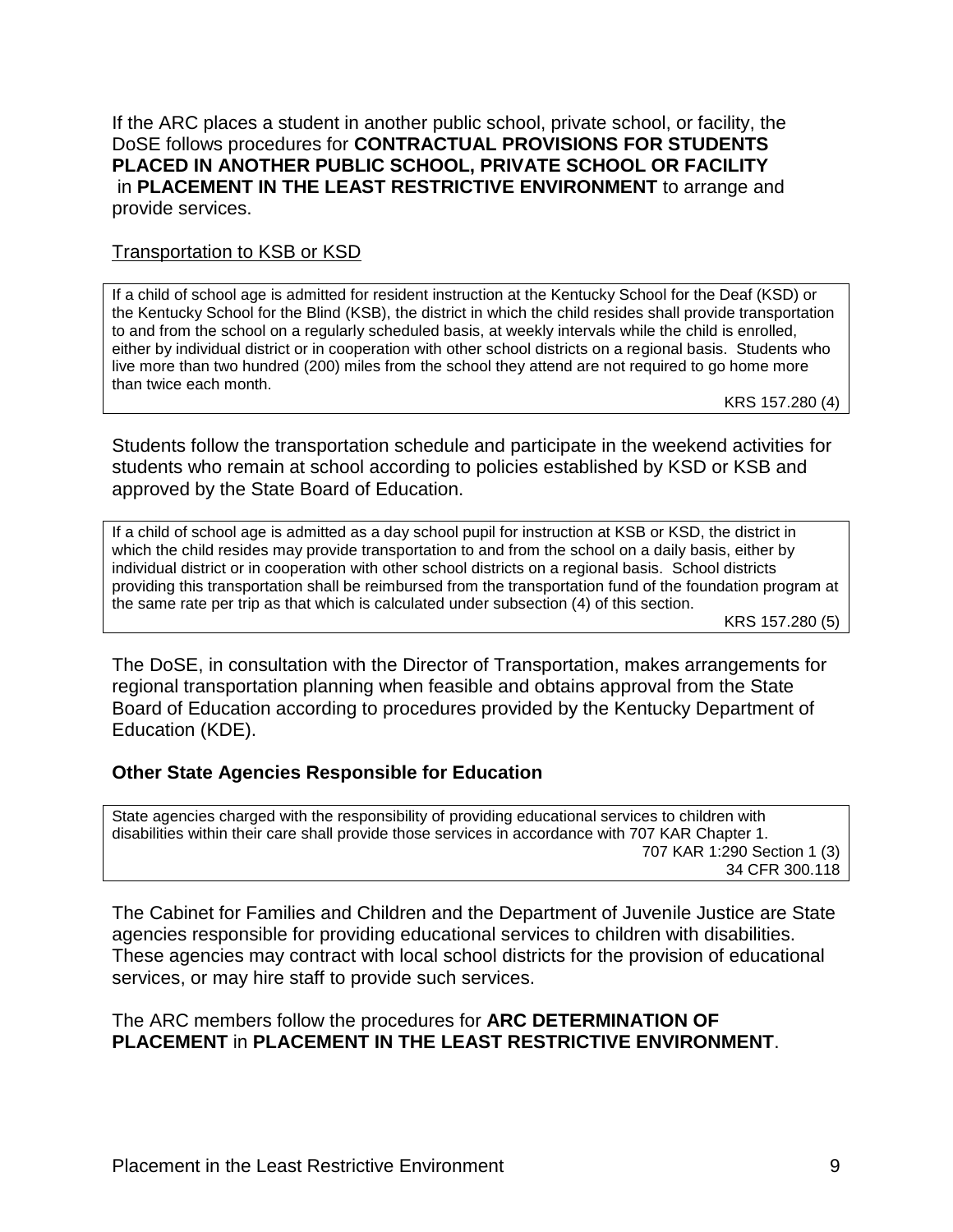If the ARC places a student in another public school, private school, or facility, the DoSE follows procedures for **CONTRACTUAL PROVISIONS FOR STUDENTS PLACED IN ANOTHER PUBLIC SCHOOL, PRIVATE SCHOOL OR FACILITY** in **PLACEMENT IN THE LEAST RESTRICTIVE ENVIRONMENT** to arrange and provide services.

# **CONTRACTUAL PROVISIONS FOR STUDENTS PLACED IN ANOTHER PUBLIC SCHOOL, PRIVATE SCHOOL OR FACILITY**

An LEA that places or refers a child with a disability in a private school shall ensure that the child: (a) is provided specially designed instruction and related services in conformance with an IEP that meets the standards of 707 KAR Chapter 1, and at no cost to the parents;

(b) is provided an education that meets the standards of the LEA including general curriculum standards; and

(c) has all the rights of any child with a disability served by the LEA.

707 KAR 1:320 Section 8 (5) 34 CFR 300.146

If a child with a disability is placed in a program outside of OCSD, the DoSE makes sure:

- 1. services are provided in conformance with the IEP;
- 2. services are provided at no cost to the parent;
- 3. standards that apply to education provided by state and local education agencies are met;
- 4. the child has all the rights of any child with a disability served by OCSD;
- 5. during the time that the placement in another program is being developed, OCSD is responsible for the provision of FAPE to the child; and
- 6. implementation of the terms specified in the contract or agreement are monitored.

# **Transportation**

If a local school district's admissions and release committee determines that a child requires placement in a special education program operated by another county or independent district or private organization, the resident local school district shall assume responsibility for the payment of the costs incurred in educating the child. The school board of the school district in which any child resides shall pay for his transportation to and from the program in the other school district or the private organization. However, if the school board of the other district or the private organization providing the program also provides transportation, the cost of transportation shall be included in the total cost.

KRS 157.280 (2)

# **Attendance**

If a local school district, under the provisions of KRS 157.360 (6) enrolls a child with a disability in a private school or agency, the private school or agency shall certify the attendance of the child to the local school district at the close of each school month.

702 KAR 7:125 Section 11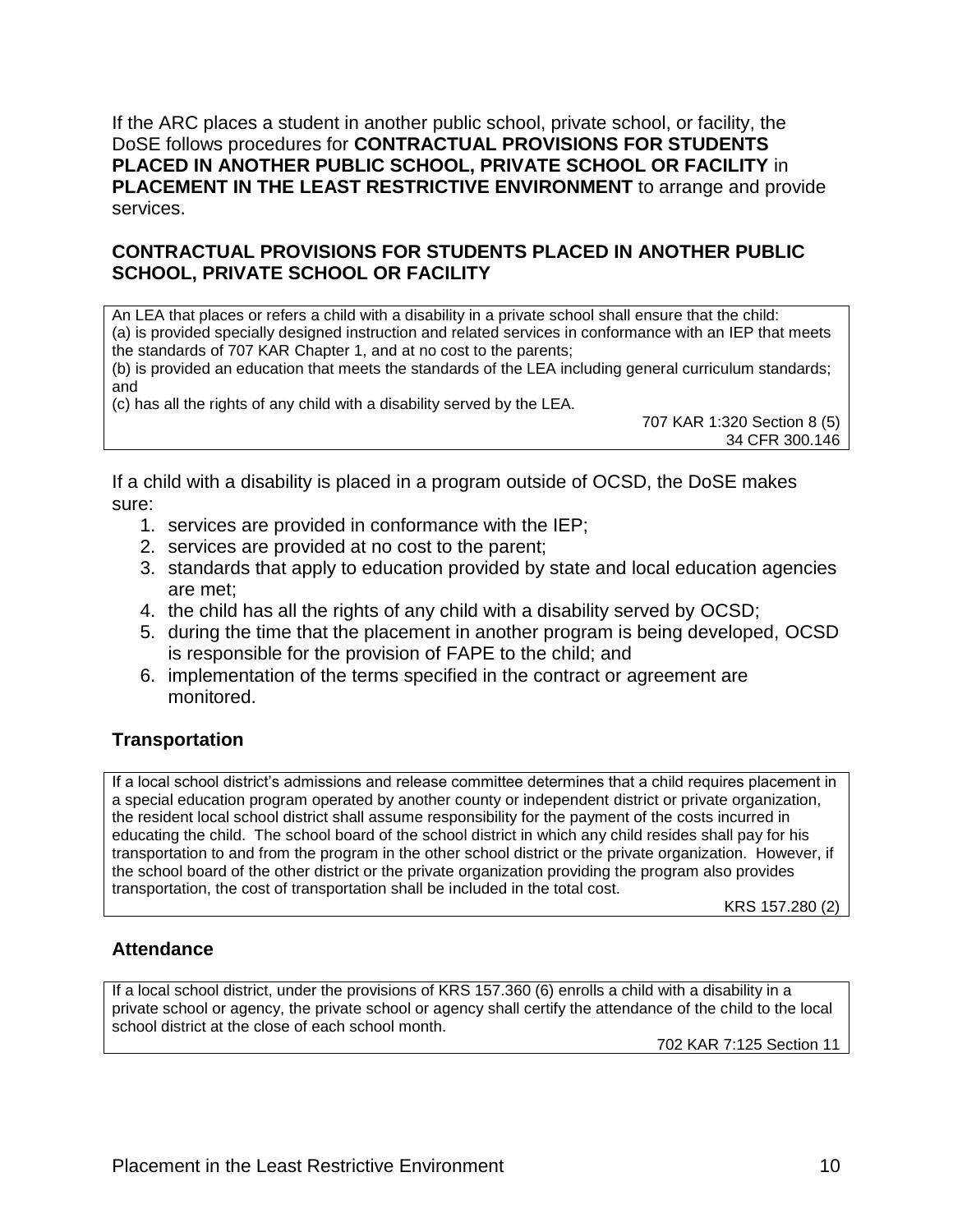The DoSE develops a contractual arrangement with a program consistent with the beginning dates in the IEP. If another program accepts a child with a disability from OCSD, the contract specifies that the receiving program will:

- 1. provide special education and related services as specified on the IEP including:
	- a. each implementer designs and initiates instructional plans for accomplishing IEP goals, benchmarks/objectives;
	- b. each implementer monitors and collects documentation of student progress; uses measurement techniques specified in the IEP to measure progress of the goals, benchmarks/objectives; and reports progress toward achievement of goals, benchmarks/objectives on an on-going basis, at least as often as reported for all students;
- 2. make sure that the child and parent are afforded all rights and protections according to 707 KAR Chapter 1;
- 3. notify OCSD of the need to initiate and conduct ARC meetings;
- 4. monitor and evaluate the IEP at intervals specified on the IEP;
- 5. forward written results of monitoring and evaluation of the IEP to the parent and OCSD;
- 6. participate in ARC meetings convened by OCSD;
- 7. make sure that special education and related services are provided by qualified personnel; and
- 8. monitor and report attendance to OCSD at the close of each month.

Disputes between OCSD and other agencies are resolved according to the policies and procedures specified in Kentucky's State Plan approved under Part B of the Individuals with Disabilities Education Act (IDEA).

Educational records, copies of contracts, agreements, and correspondence with the service provider are maintained by the DoSE.

# **Payment for Services**

If payment for services under 707 KAR Chapter 1 is to be provided by an agency other than the LEA, the LEA shall ensure the services are provided without delay even if there is a delay in the payment for those services.

> 707 KAR 1:290 Section 1 (4) 34 CFR 300.103 (c) KRS 157.280 (1)

If the ARC determines that the child requires placement in a special education program operated by another county or independent district, or a private school or facility, OCSD maintains responsibility for the payment of the costs incurred in educating the child.

If the child is placed in a parochial school, OCSD uses federal funds to pay for the cost of the placement.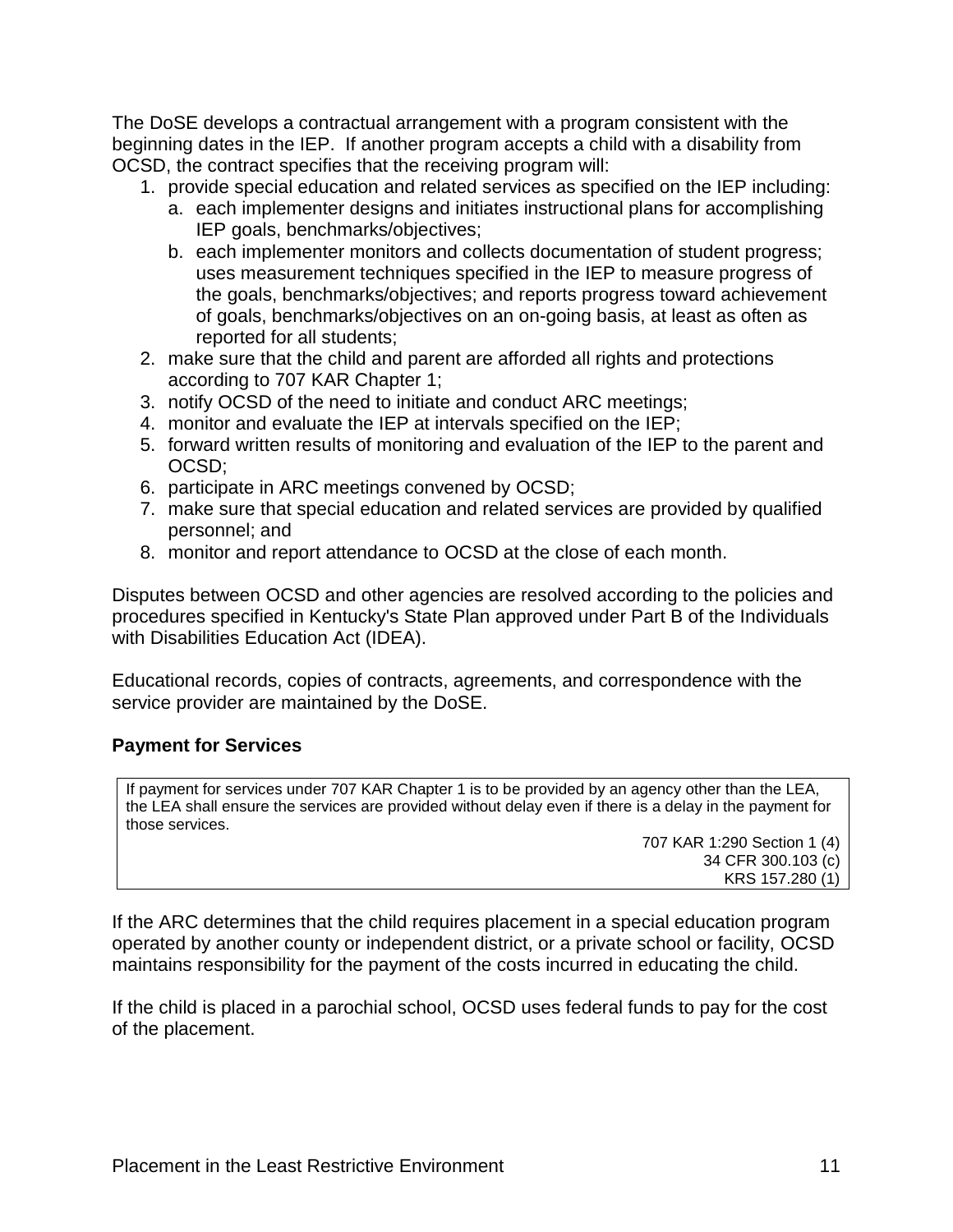If OCSD provides a program by contract with another county or independent district, or private organization that maintains a special education program approved by the State Board of Education, OCSD shares the total cost of the special education program in accordance with a contract agreement between the agency and OCSD.

# **CHANGE IN ELIGIBILITY FOR FAPE**

A "change in eligibility for FAPE" means the child is either entering or exiting special education and related services.

A change in eligibility for FAPE includes:

- 1. initiation of special education and related services;
- 2. release due to concluding special education and related services and resuming full-time general education services;
- 3. graduation with a regular diploma; and
- 4. exceeding the age of eligibility for FAPE.

#### **Initiation of Special Education and Related Services**

The ARC initiates special education and related services according to **DEVELOPING THE INDIVIDUAL EDUCATION PROGRAM** in procedures for **IEP** and **ARC DETERMINATION OF PLACEMENT** in procedures for **PLACEMENT IN THE LEAST RESTRICTIVE ENVIRONMENT**.

# **Release from Special Education and Related Services**

An LEA shall evaluate a child with a disability in accordance with 707 KAR 1:300 Section 4 before determining that the child is no longer a child with a disability.

707 KAR 1:300 Section 4 (20) 34 CFR 300.305 (e)

The ARC releases a child when the ARC determines the child no longer needs special education and related services. Prior to releasing a child, the ARC completes a **REEVALUATION** according to **EVALUATION** Procedures.

The ARC uses the evaluation data, information from the most recent IEP, and information from the current placement to determine what services, if any, are needed for the child to receive full-time general education services in the general education environment. The ARC may discuss any services needed to facilitate progress of the child in the general education program, including those services that are available to children who are not disabled and who are enrolled in the general education program.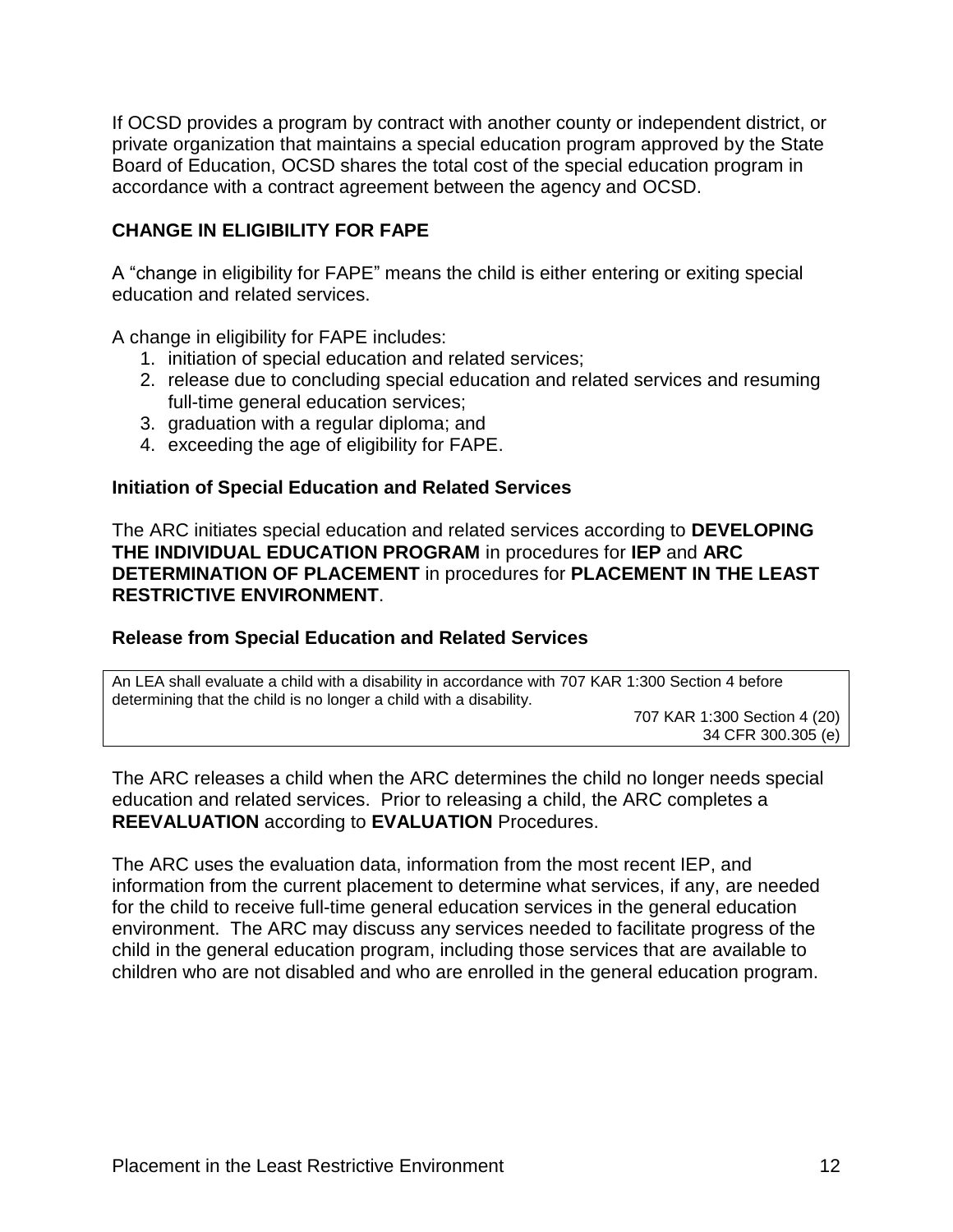The ARC determines that the child may be released when the child:

- 1. can function in the general education program without special education and related services; **and**
- 2. has reached an educational achievement level which falls within the expected performance range for similar age peers who do not have disabilities; that is, the disability no longer adversely affects their education; **or**
- 3. is no longer identified as educationally disabled (e.g., student who has had surgery to correct vision or hearing problems, students whose misarticulations have been corrected).

The ARC concludes the child no longer needs special education and related services after considering the following:

- 1. The current functioning level of the child within the performance range of similar age peers without disabilities.
- 2. The child has strategies, skills, and behaviors needed to achieve education expectations and to cope with the demands of the general education program and environment.
- 3. The general education program can provide accommodations to the child through services available to similar age peers in the general education program who are not disabled.

To determine the general education environment for the child, the ARC identifies the grade level and school the child would attend if not disabled. The DoSE or principal arranges for each child that an ARC releases to return to the location the child would have been if not determined disabled and in need of special education and related services.

The ARC decisions are documented on the Conference Summary. The ARC Chairperson gives a copy of the Conference Summary to the parent and to each of the general instructional personnel who will be serving the child and files a copy in the student's record.

The ARC Chairperson notifies the DoSE through the **CHILD TRACKING SYSTEM** in **CHILD FIND** and places the record on inactive status.

# **Graduation with a Diploma**

"Graduates" means a child completes the established program of study leading to the receipt of a diploma and leaves the school system. The OCSD Board of Education grants a youth with a disability a diploma who has met the State Board of Education criteria standards. Each youth with a disability who completes the secondary program is given the opportunity to participate in graduation ceremonies with peers who are not disabled.

The LEA shall not be required to conduct an evaluation as described in 707 KAR 1:300 Section 4 before termination of a child's eligibility due to graduation from secondary school with a regular diploma or due to exceeding the age of eligibility for a free, appropriate public education.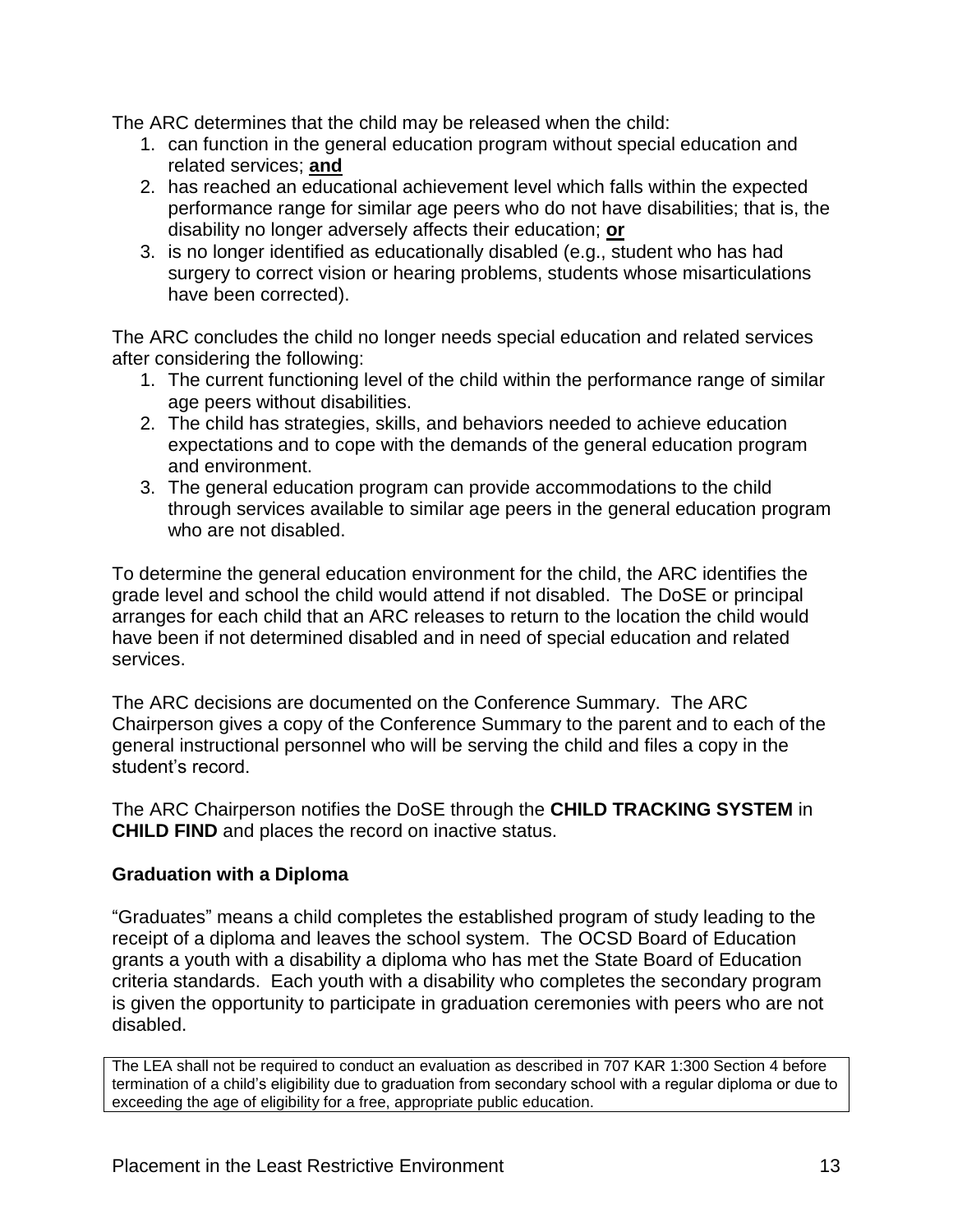707 KAR 1:300 Section 4 (20) 34 CFR 300.305 (e) (2)

For students who graduate or age out of the program, the LEA shall provide the child with a summary of the child's academic achievement and functional performance including recommendations on how to assist the child in meeting the child's postsecondary goals.

707 KAR 1:300 Section 4 (21) 34 CFR 300.305 (e) (3)

Prior to the annual review date, the ARC Chairperson schedules an ARC to discuss a change in services/placement due to graduation and assigns a OCSD staff person to prepare a summary, in consultation with the student, of the child's academic achievement and functional performance, including recommendations on how to assist the child in meeting the child's postsecondary goals. OCSD staff provides the student with a copy of the summary before graduation.

At the annual review meeting prior to a youth's expected graduation date, the ARC:

- 1. reviews the youth's progress in the current program;
- 2. reviews, and revises if appropriate, the IEP and transition plan;
- 3. checks earned credits in the youth's education record against the requirements established by the State Board of Education to determine if the youth meets, or is scheduled to complete at the conclusion of the coming school year, the requirements for graduation;
- 4. determines any support or assistance the youth needs for successful participation in the commencement ceremonies (diploma in Braille, wheelchair access, etc.); and
- 5. provides the student with a copy of the summary of performance including any documentation the student may need to assist in meeting postsecondary goals..

The ARC decisions are documented on the Conference Summary. The ARC Chairperson gives a copy of the Conference Summary to the parent and files a copy in the student's record.

The ARC Chairperson notifies the DoSE through the **CHILD TRACKING SYSTEM** procedures in **CHILD FIND** and places the record on inactive status.

# **Completion of Certificate Program**

An LEA shall evaluate a child with a disability in accordance with 707 KAR 1:300 Section 4 before determining that the child is no longer a child with a disability.

707 KAR 1:300 Section 4 (20) 34 CFR 300.305 (e)

Prior to a student's program completion, the ARC completes a **REEVALUATION** according to **EVALUATION** Procedures.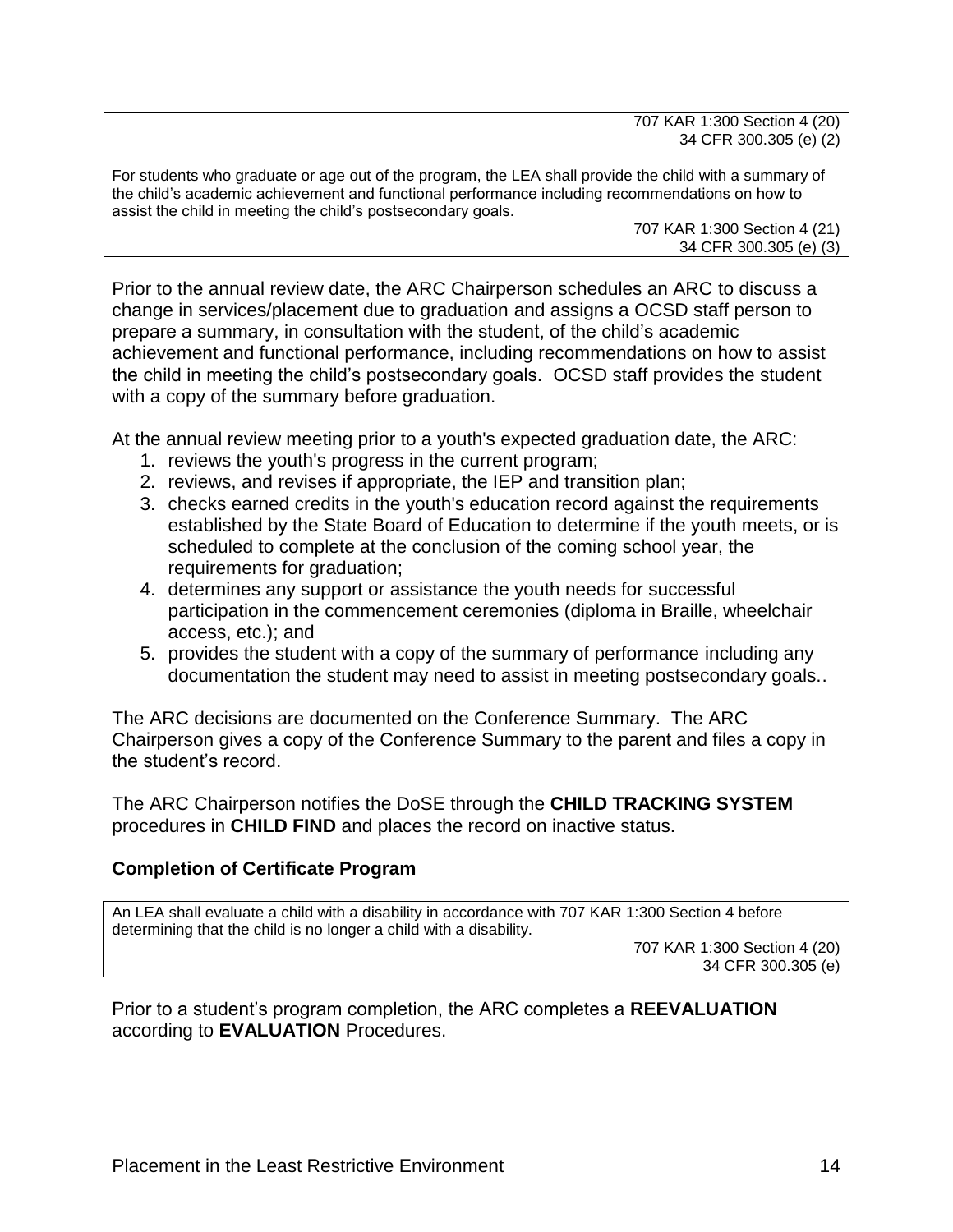For students who graduate or age out of the program, the LEA shall provide the child with a summary of the child's academic achievement and functional performance including recommendations on how to assist the child in meeting the child's postsecondary goals.

707 KAR 1:300 Section 4 (21) 34 CFR 300.305 (e) (3)

A youth with a disability who meets the criteria for certificate program, whose individualized secondary program is established by the ARC, earns a certificate of attainment according to the Kentucky Program of Studies. The youth is provided with the opportunity to participate in graduation ceremonies with peers who are not disabled.

Prior to releasing the youth, the ARC Chairperson assigns a OCSD staff person to prepare a summary, in consultation with the student, of the child's academic achievement and functional performance, including recommendations on how to assist the child in meeting the child's postsecondary goals. OCSD staff provides the student with a copy of the summary before graduation.

At the annual review meeting prior to the completion of the youth's program, the ARC:

- 1. reviews the youth's progress in the current program;
- 2. reviews, and revises if appropriate, the IEP and transition plan;
- 3. determines any support or assistance the youth needs for successful participation in the commencement ceremonies;
- 4. determines reevaluation needs;
- 5. documents the decisions of the committee in the Conference Summary; and
- 6. provides the student with a copy of the summary of performance including any documentation the student may need to assist in meeting postsecondary goals.

If the youth has completed attained a certificate of completion, but has not aged out, the youth may return to special education and related services until the youth ages out.

The youth participates in commencement exercises according to school commencement procedures and receives a certificate of completion with no distinction regarding disability made in the ceremony.

The ARC decisions are documented on the Conference Summary. The ARC Chairperson gives a copy of the Conference Summary to the parent and files a copy in the student's record.

The ARC Chairperson notifies the DoSE through the **CHILD TRACKING SYSTEM** procedures in **CHILD FIND** and places the record on inactive status.

# **Exceeding the Age of Eligibility for FAPE**

"Aging out" means the age of the youth has reached the mandated service age for a free appropriate public education and the school district is no longer required to provide special education and related services to the youth. This is a change in eligibility for FAPE.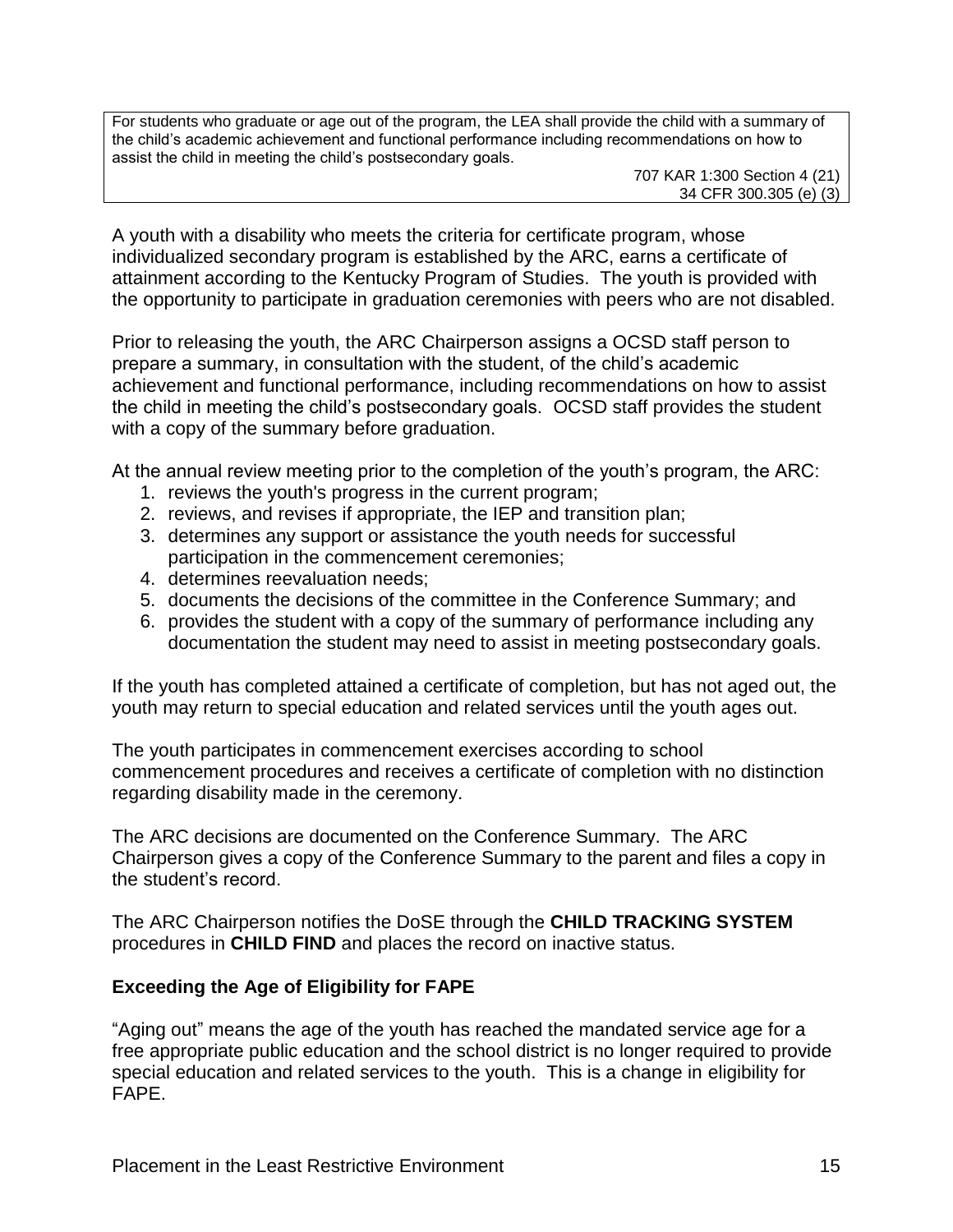The LEA shall not be required to conduct an evaluation as described in 707 KAR 1:300 Section 4 before termination of a child's eligibility due to graduation from secondary school with a regular diploma or due to exceeding the age of eligibility for a free, appropriate public education.

707 KAR 1:300 Section 4 (20) 34 CFR 300.305 (e) (2)

For students who graduate or age out of the program, the LEA shall provide the child with a summary of the child's academic achievement and functional performance including recommendations on how to assist the child in meeting the child's postsecondary goals.

707 KAR 1:300 Section 4 (21) 34 CFR 300.305 (e) (3)

Prior to the annual review date, the ARC Chairperson schedules an ARC for the purpose of discuss a change in services/placement due to graduation and assigns a OCSD staff person to prepare a summary, in consultation with the student, of the child's academic achievement and functional performance, including recommendations on how to assist the child in meeting the child's postsecondary goals. OCSD staff provides the student with a copy of the summary before graduation.

At the annual review meeting prior to the youth's 21st birthday, the ARC:

- 1. reviews the youth's progress in the current program;
- 2. reviews, and revises if appropriate, the IEP and transition plan;
- 3. determines the last date of services based on the youth's 21st birthday; and
- 4. provides the student with a copy of the summary of performance including any documentation the student may need to assist in meeting postsecondary goals.

The ARC decisions are documented on the Conference Summary. The ARC Chairperson gives a copy of the Conference Summary to the parent and files a copy in the student's record.

The ARC Chairperson notifies the DoSE through the **CHILD TRACKING SYSTEM** procedures in **CHILD FIND** and places the record on inactive status.

# **Withdrawal Prior to Program Completion**

"Withdrawal" means that a youth leaves the educational system prior to completing the prescribed course of study. Withdrawal procedures are the same for a youth with a disability as those for a youth without a disability.

When a youth age 16 or older who has been receiving special education and related services withdraws from school, the Counselor, Principal and Director of Pupil Personnel follow the district procedures for any child who withdraws from school.

The ARC Chairperson notifies the DoSE through the **CHILD TRACKING SYSTEM** in procedures for **CHILD FIND** and places the student record on inactive status.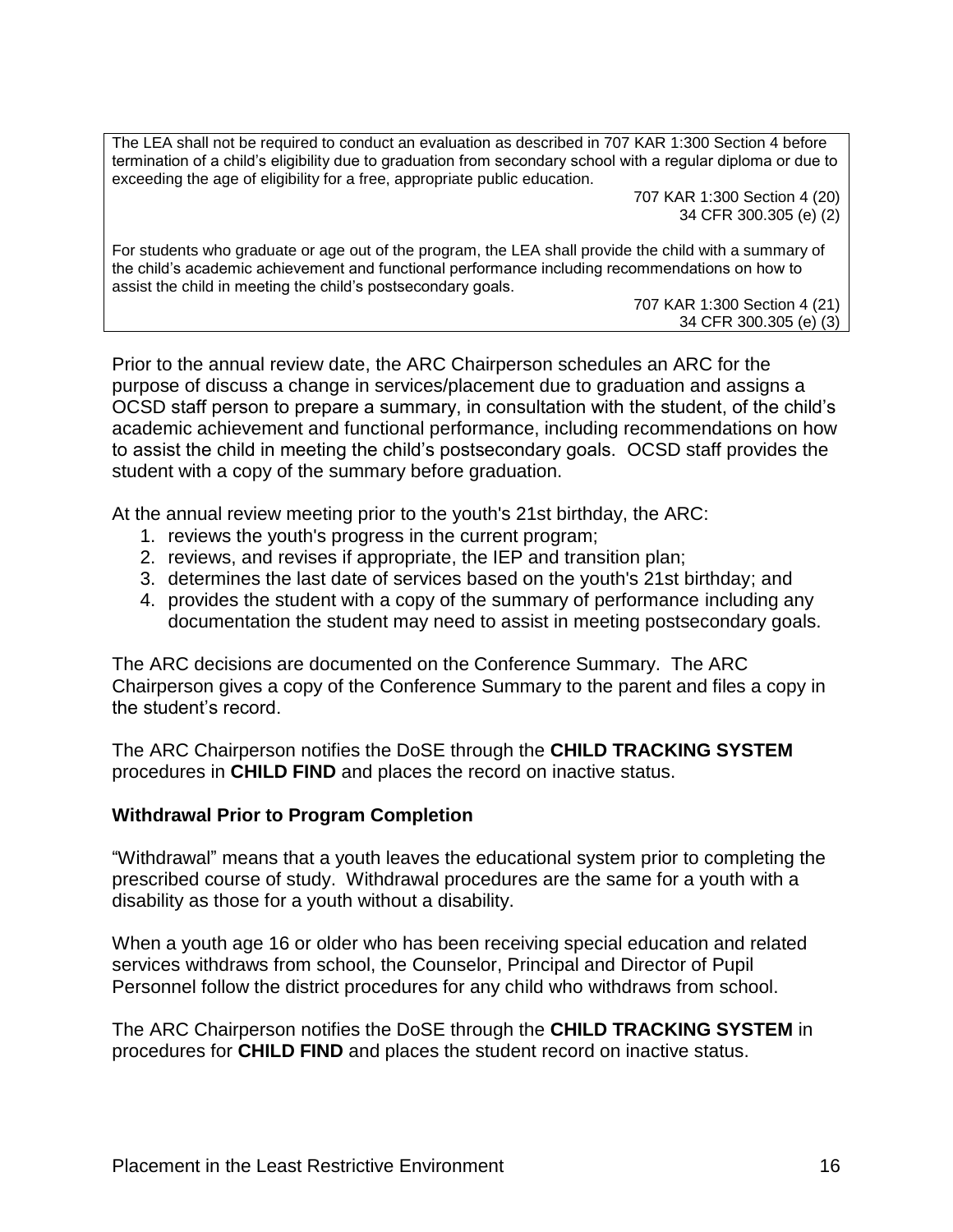Annually, the DoSE sends a letter to the parent, or the youth if emancipated, of the availability of services.

### Shortened School Day

The board of education of the district in which the child resides shall exempt from the requirement of attendance upon a regular public day school every child of compulsory school age who is enrolled and in regular attendance in a state-supported program for exceptional children.

KRS 159.030 (1) (f)

A shortened school day may be a change in setting for a student with a disability. The ARC may apply the exemption from compulsory attendance to a child with a disability whose condition warrants less than a full day of attendance. The ARC follows OCSD procedures to review and revise, as appropriate, the IEP. If the ARC determines the child needs a shortened school day, the ARC Chairperson notifies the DoSE. The DoSE requests the OCSD Board of Education (in closed session) to grant the exemption from full day attendance for the child. If the Board approves the exemption, the DoSE notifies the Division of Exceptional Child Services of the local board decision using the DECS-provided form.

# **TRANSFER STUDENTS**

Transfer means the student leaves a school district's programs and enrolls in another educational program. Transfer procedures for a child with a disability are the same as those for a child without a disability.

# **Students Who Transfer to OCSD from a Kentucky Public School District**

If a child with a disability transfers between school districts within the same academic year within Kentucky, and had an IEP in effect in Kentucky, the child shall be provided a free, appropriate public education including services comparable to those described in the previous IEP. These services shall be provided in consultation with the parents and until the LEA adopts the previous IEP or develops, adopts and implements a new IEP.

> 707 KAR 1:320 Section 6 (1) 34 CFR 300.323 (e)

OCSD makes special education and related services available for children with disabilities who transfer into OCSD within the same academic year, and who were receiving special education and related services according to an IEP at the time of transfer.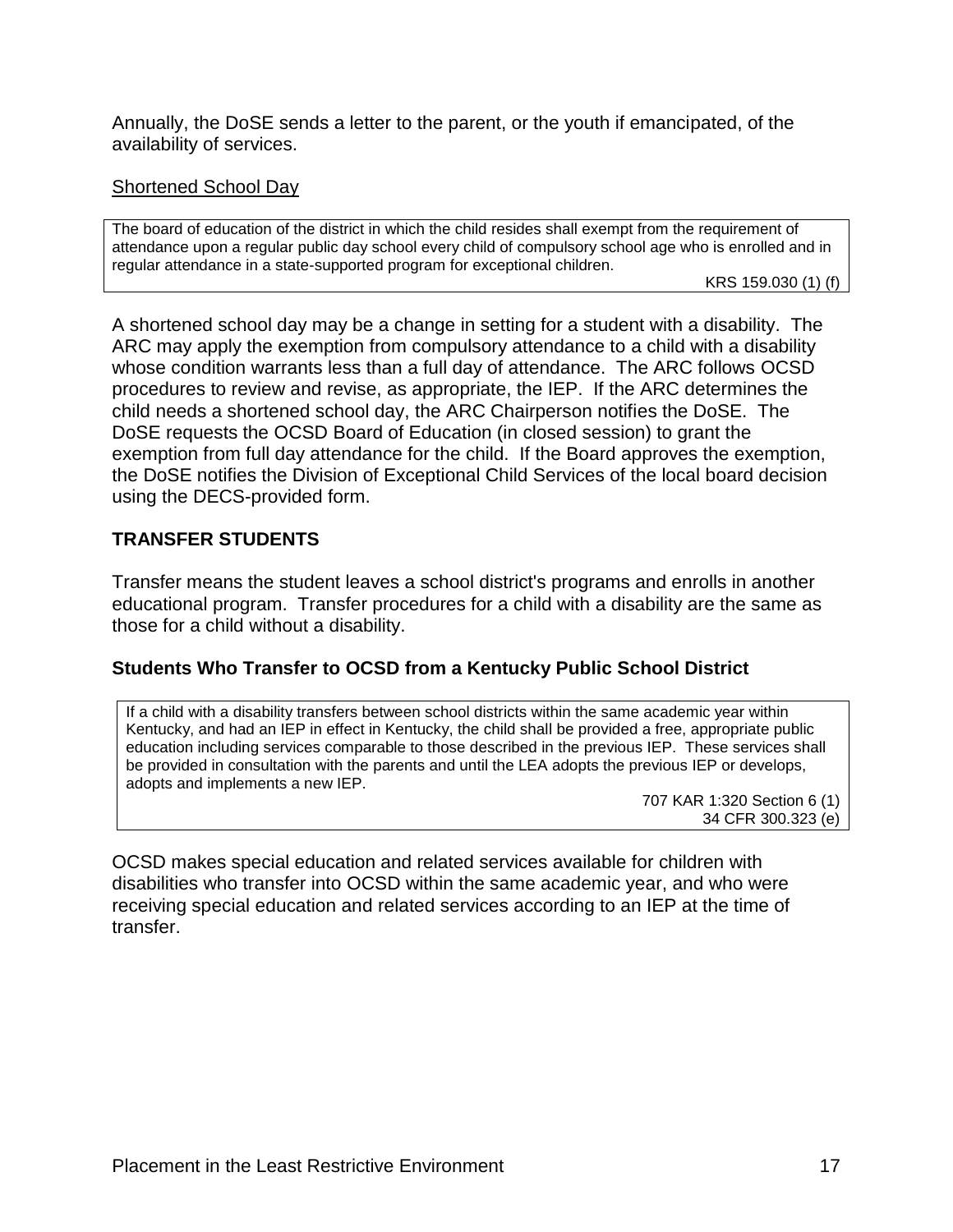OCSD provides special education and related services in consultation with the parents or legal guardian and consistent with the timelines specified in the IEP if:

- 1. a child transfers from another school district in the Commonwealth; and
- 2. upon enrollment, the parent or youth presents special education records from the prior district which document:
	- a. the child has a disability;
	- b. the child has been determined to meet Kentucky eligibility guidelines for special education and related services;
	- c. the district from which the child transferred provided special education and related services up to the time the child transferred; and
	- d. due process requirements have been met.

The ARC of the school in which the child enrolls assumes responsibility for educational services. The ARC adopts the previous IEP or develops, adopts, and implements a new IEP.

# **Students Who Transfer to OCSD from Outside of Kentucky**

If a child with a disability transfers between school districts within the same academic year from outside the state, and had an IEP in effect in another state, the child shall be provided a free, appropriate public education including services comparable to those described in the previous IEP. These services shall be provided in consultation with the parents and until the LEA conducts an evaluation, if determined necessary, and develops, adopts, and implements a new IEP if the child meets the eligibility criteria as defined in 707 KAR 1:280.

707 KAR 1:320 Section 6 (2) 34 CFR 300.323 (f)

OCSD makes special education and related services available for children with disabilities who transfer into OCSD from outside the state within the same academic year and who were receiving special education and related services according to an IEP at the time of transfer.

OCSD provides special education and related services in consultation with the parents or legal guardian and consistent with the timelines specified in the IEP if:

- 1. a child transfers from another public school district outside of the state of Kentucky; and
- 2. upon enrollment, the parent or youth presents special education records from the prior district which document:
	- a. the child has a disability;
	- b. the child has been determined to meet Kentucky eligibility guidelines for special education and related services;
	- c. the district from which the child transferred provided special education and related services up to the time the child transferred; and
	- d. due process requirements have been met.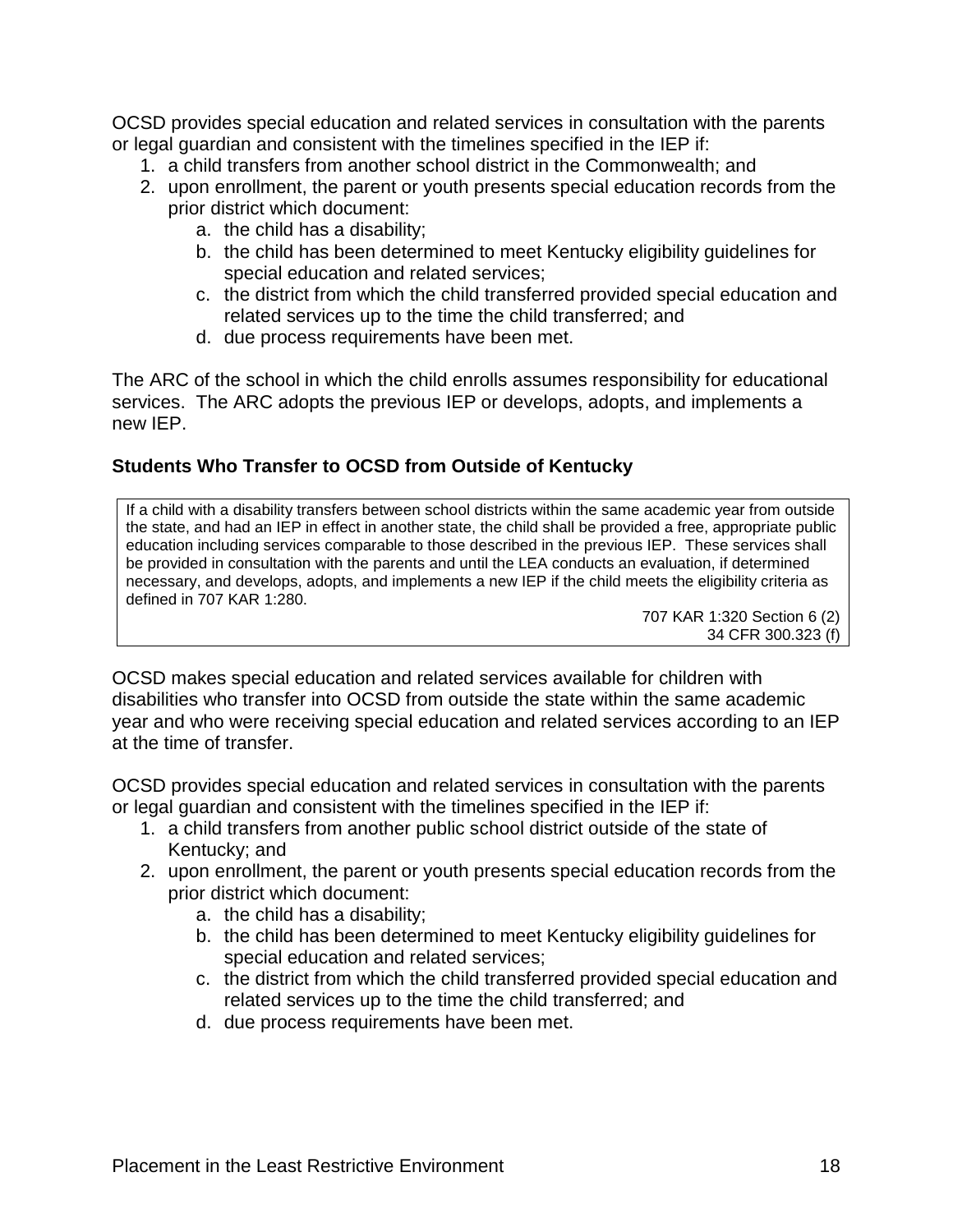The ARC of the school in which the child enrolls assumes responsibility for educational services. The ARC conducts an evaluation, if necessary, and develops, adopts, and implements the new IEP if the child meets eligibility guidelines according to procedures for ELIGIBILITY.

# **Students who Transfer During the Evaluation Process**

Assessments and evaluation of children with disabilities that transfer from one school district to another in the same academic year shall be coordinated with the previous and current schools as necessary and as expeditiously as possible, to ensure prompt completion of a full evaluation.

707 KAR 1:300 Section 4 (13) 34 CFR 300.304 (c) (5)

The sixty (60) school-day timeline shall not apply if the child moves to a new LEA after consent for the initial evaluation is given but before the evaluation can be completed, as long as the new LEA is making sufficient progress to complete the evaluation and parent and the LEA agree to a specific time when the evaluation shall be completed.

> 707 KAR 1:320 Section 2 (5) (a) 34 CFR 300.301 (e)

Upon receiving the records of a student who is transferring to OCSD during the evaluation process, OCSD staff reviews the record and contacts the previous school to coordinate the completion of the evaluation. OCSD staff reviews the status of the child's evaluation and determines if the sixty (60) school day timeline can be met. OCSD staff discuss with the parent the progress of the child in the evaluation process and work together to agree on the timeline for completion of the evaluation.

OCSD staff follows **Transmittal of Educational Records for Transfer Students** in procedures for **PLACEMENT IN THE LEAST RESTRICTIVE ENVIRONMENT**.

# **Transmittal of Educational Records for Transfer Students**

To facilitate the transition of a child who transfers, the receiving LEA shall take reasonable steps to obtain the child's records, including the IEP, supporting documents, and any other records, including discipline records, relating to the provision of special education and related services. The previous LEA shall take reasonable steps to promptly respond to such requests from the receiving LEA. 707 KAR 1:320 Section 6 (3) 34 CFR 300.323 (g)

If another district contacts OCSD to verify a previously enrolled child was receiving services at the time of the transfer, the intake person answers questions and records the request for information.